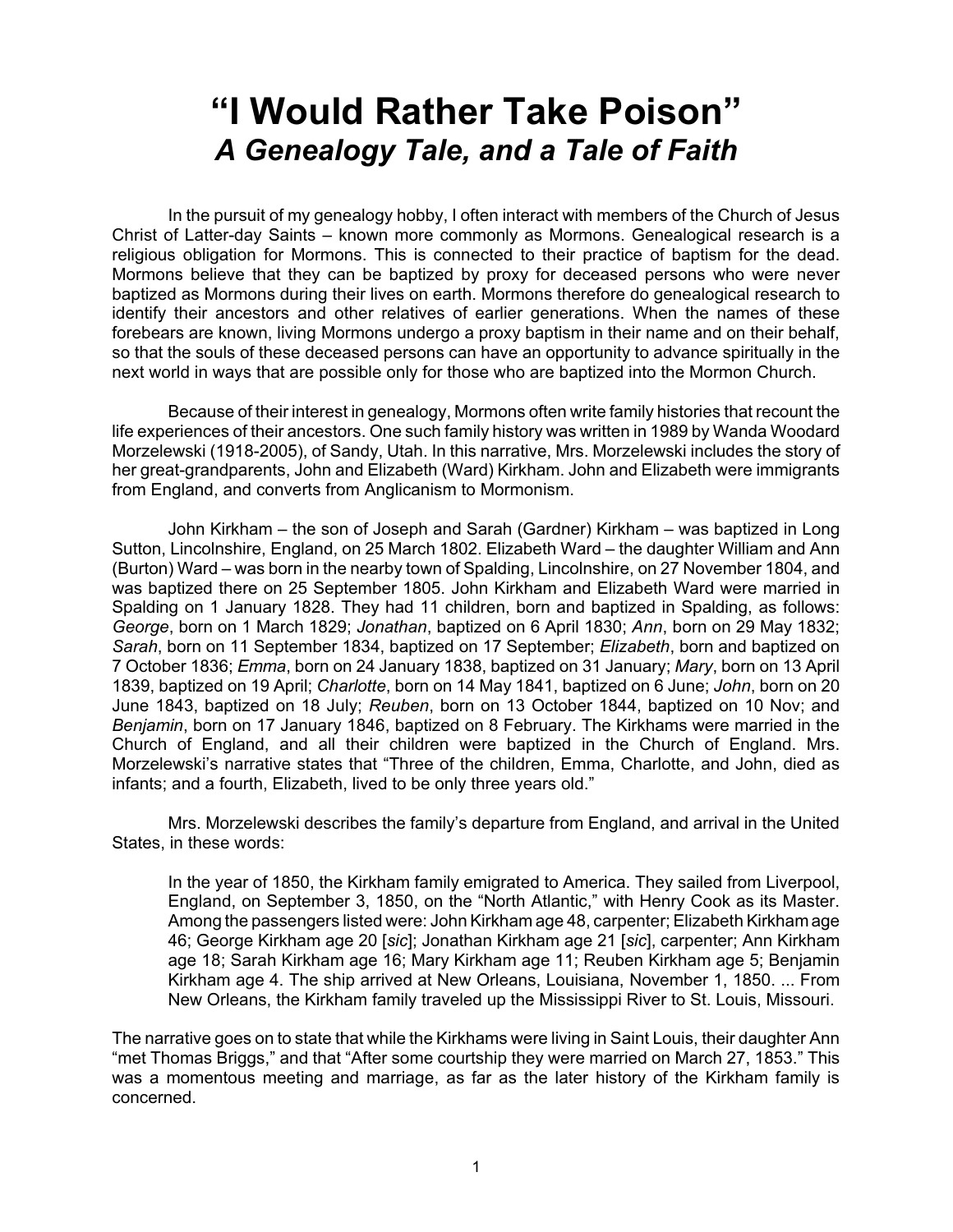Like the Kirkhams, Thomas Briggs was an immigrant from England. But unlike the Kirkhams – at least at this point in their lives – Thomas Briggs was a Mormon. In an autobiographical account that Thomas Briggs himself later penned, he reported that in 1848 his parents had converted to Mormonism while still in England. Mormon missionaries had been working in England since 1837. Many English Mormon converts, after their conversion, immigrated to America, which they had now come to see as the location of the new "Zion." This is what Thomas Briggs, his parents, and two sisters did in 1851, with the intention of making their way eventually to Utah. They arrived in New Orleans, and then traveled up the Mississippi River to Saint Louis – as the Kirkham family had done the previous year. And it was in Saint Louis that Thomas met and later married Ann Kirkham.

Thomas had already been baptized into the Mormon Church on 29 January 1849 – while still in England. Through his influence, Ann Kirkham converted to Mormonism, and was herself baptized into the Mormon Church on 18 March 1851. Her parents, John and Elizabeth Kirkham, also converted to Mormonism during this time. They, too, were baptized as Mormons in 1851. Regarding his wife and most of her family, Thomas Briggs later recalled: "I thanked the Lord that I was instrumental in bringing them into the church...where they have received their blessings in the Temple of the Lord."

Mrs. Morzelewski picks up her narrative at this point, and speaks of the removal of the Kirkham and Briggs households from Missouri to Wisconsin:

In October of 1853, the two families left St. Louis, Missouri, to go to Baraboo, Wisconsin. They had been told that there was cattle and land available. They all felt it would be to their advantage to go. George Kirkham was planning to go but said he would take the next boat, which he did, but that was the last they heard from him. The trip to Baraboo proved to be very difficult. When they arrived in Iowa they were unable to get over a set of rapids as the water was so low. It was necessary to unload the freight and put it on flat boats to be hauled up the river to Montrose, Iowa. ... It took three days to get over the rapids. It was bitter cold and no shelter [was] available. They finally reached Galena, Illinois, [which was] the end of the water trip. From there they hired a man with a team of horses and a wagon to take them to Baraboo, Wisconsin. When they arrived at Baraboo they found they had been deceived about the conditions. The land was very sandy and the people were not able to sell what little they had raised. They checked around and found conditions to be much better at Hebron, Wisconsin, a place 100 miles to the south. Thomas and Ann Briggs moved to Hebron and the following spring the Kirkhams followed. They found the conditions much more favorable and to their liking to Hebron.

But Hebron was not to be their final place of residence. The narrative adds that "During the winter of 1861-62 the two families made plans to go to the mountains in the spring."

For quite a while, it had indeed been the hope of the Kirkham and Briggs family to move someday to the Salt Lake Valley in Utah – described by them as going "to the mountains." Their Mormon faith inspired this wish. But when this plan began to be finalized in the winter of 1861-1862, one member of the Kirkham household – John and Elizabeth's 22-year-old daughter Mary – rejected this plan, at least for herself, in a very dramatic way. Mary had never been baptized into Mormonism, and had no intention of converting at any point in the future either. She also had absolutely no desire to move to the heartland of Mormonism in western America. Mrs. Morzelewski's narrative continues by observing that

It was at this time that Mary Kirkham said she would never go to the mountains. She had been associating with the people of the Catholic faith and they had set her mind against Mormons. She said rather than go, she would take poison. This changed the departure date for the Kirkhams.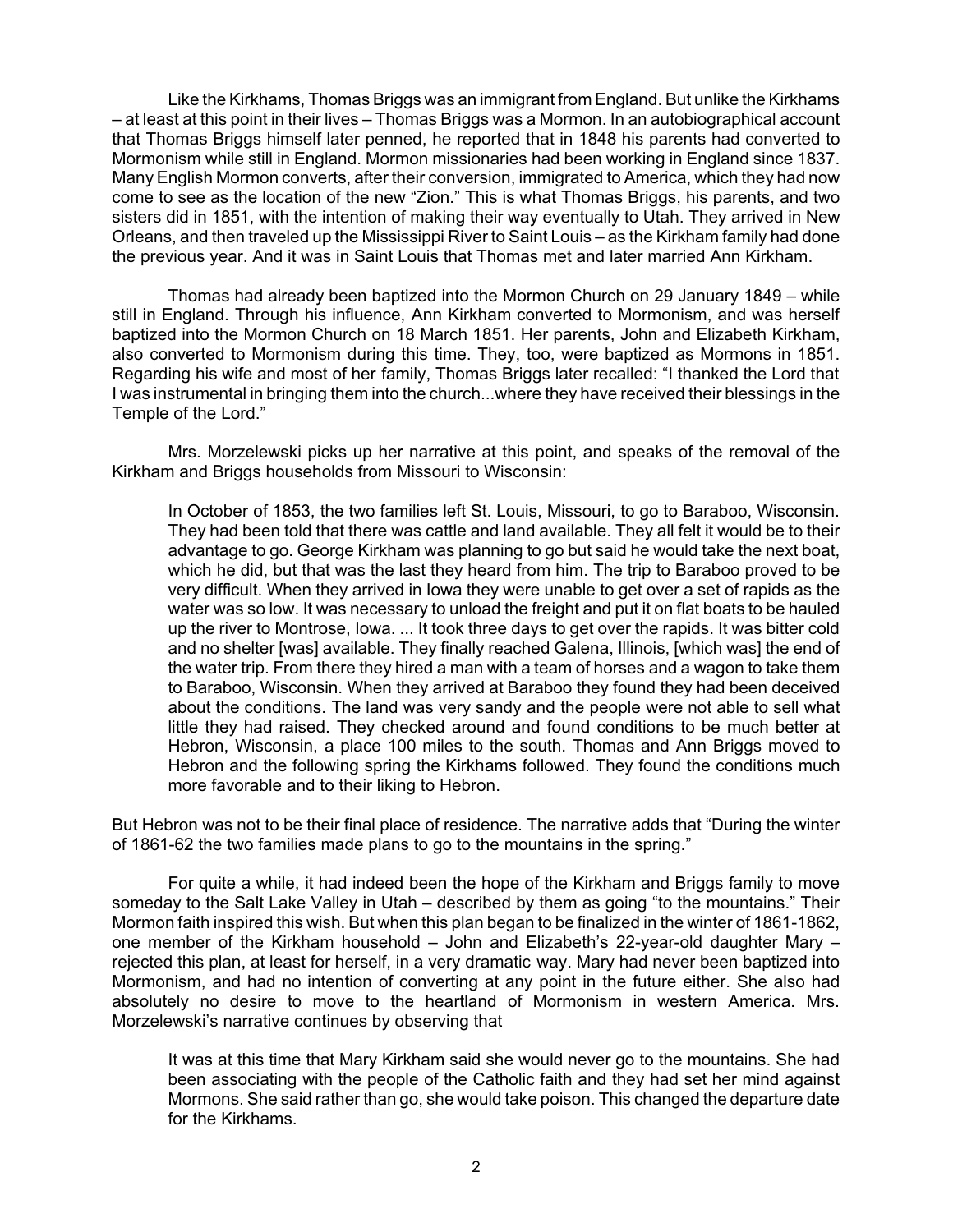Thomas Briggs also described these events in his autobiography:

In the winter of 1861 and 1862, we made all preparations to go to the mountains in the spring. Father Kirkham thought he would not be able to go, as his daughter Mary said that if he went to Salt Lake City she would end her life.

Mary's older sister Sarah Elizabeth, who had married Robert Down Cox in 1857, was likewise never baptized as a Mormon – although Sarah's refusal to embrace her parents' new faith was apparently less dramatic than Mary's. Their older brother Jonathan had not embraced Mormonism at this point in time either, although he did eventually receive a Mormon baptism on 17 October 1872.

Mrs. Morzelewski's narrative continues, and reports that

Thomas and Ann [Briggs], with their children, started for Salt Lake City, Utah, in April of 1862. It is believed that Mary never did go to Utah. Thomas and Ann entered the Salt Lake Valley on September 4, 1864. It is not known for sure when the Kirkhams arrived in the valley, but it was within the next few years. ... The Kirkhams were in Bountiful, Utah, by April 25, 1869, as that is the year Benjamin was baptized.

The Briggses did start out for Utah in April of 1862, but encountered some obstacles and turned back. They then lived for a time in Springfield, Illinois, before starting out again for the Salt Lake Valley the following year. Upon their arrival there, Thomas and Ann Briggs settled in Bountiful, Utah. When Ann's parents joined them in 1868, they also settled in Bountiful. "John Kirkham, wife and son," were among the travelers in Captain Chester Loveland's wagon train to Salt Lake City in the summer of 1868. John and Elizabeth's youngest child Benjamin was baptized into the Mormon Church in Bountiful on 25 April 1869. Their son Reuben (who became a famous painter) had also come to Utah in 1868, and had been baptized into Mormonism in September of that year. Elizabeth (Ward) Kirkham died in Bountiful on 22 April 1872. Her husband John Kirkham died there in July of 1882. They are buried together in the Bountiful Memorial Park (the Bountiful City Cemetery).

Mrs. Morzelewski, writing from the perspective of the Utah Mormon Kirkhams, states in her family history that "It is believed that Mary never did go to Utah." What that majority branch of the family believed was true. This feisty and spunky young woman who had befriended some Roman Catholics in Wisconsin, and who had declared that, "rather than go, she would take poison," did not ever go to the Mormon "Zion," and never did become a Mormon. Although she had been encouraged by Catholic friends in her rejection of the claim that the Church of Jesus Christ of Latter-day Saints is the "restored" and only saving church, Mary did not herself become a Catholic. Instead, in Wisconsin, she married the son of an Evangelical Protestant minister.

Mary Kirkham's husband was (Timothy) Dwight Taylor, who had been born in Litchfield, Connecticut, on 14 March 1832, the son of the Rev. Vernon Dyke Taylor and his wife Catherine Maria Woodruff. Vernon was a Congregational, and later a Presbyterian, clergyman. During his years of active ministry, he served pastoral or home missionary calls in Elizabethtown, New York; Litchfield, Connecticut; Essex, New York; Amenia, New York; Cleveland, Ohio; Comstock, Michigan; Buffalo, New York; Cleveland, Ohio (again); and Parma / Huntsburgh, Ohio. Vernon was married three times. *The Pioneer Families of Cleveland* tells a part of his story, with a focus on events that transpired while he was serving as the chaplain of the Bethel seamen's mission in Cleveland:

Rev. Vernon Dyke Taylor, a Presbyterian clergyman about 36 years old, came to Cleveland from Connecticut in 1835, and took charge of the Bethel – a chapel for seamen. He was an earnest worker wherever stationed. His previous church had been in a constant revival during the seven years he had been its pastor. He was the son of Amos Taylor, and born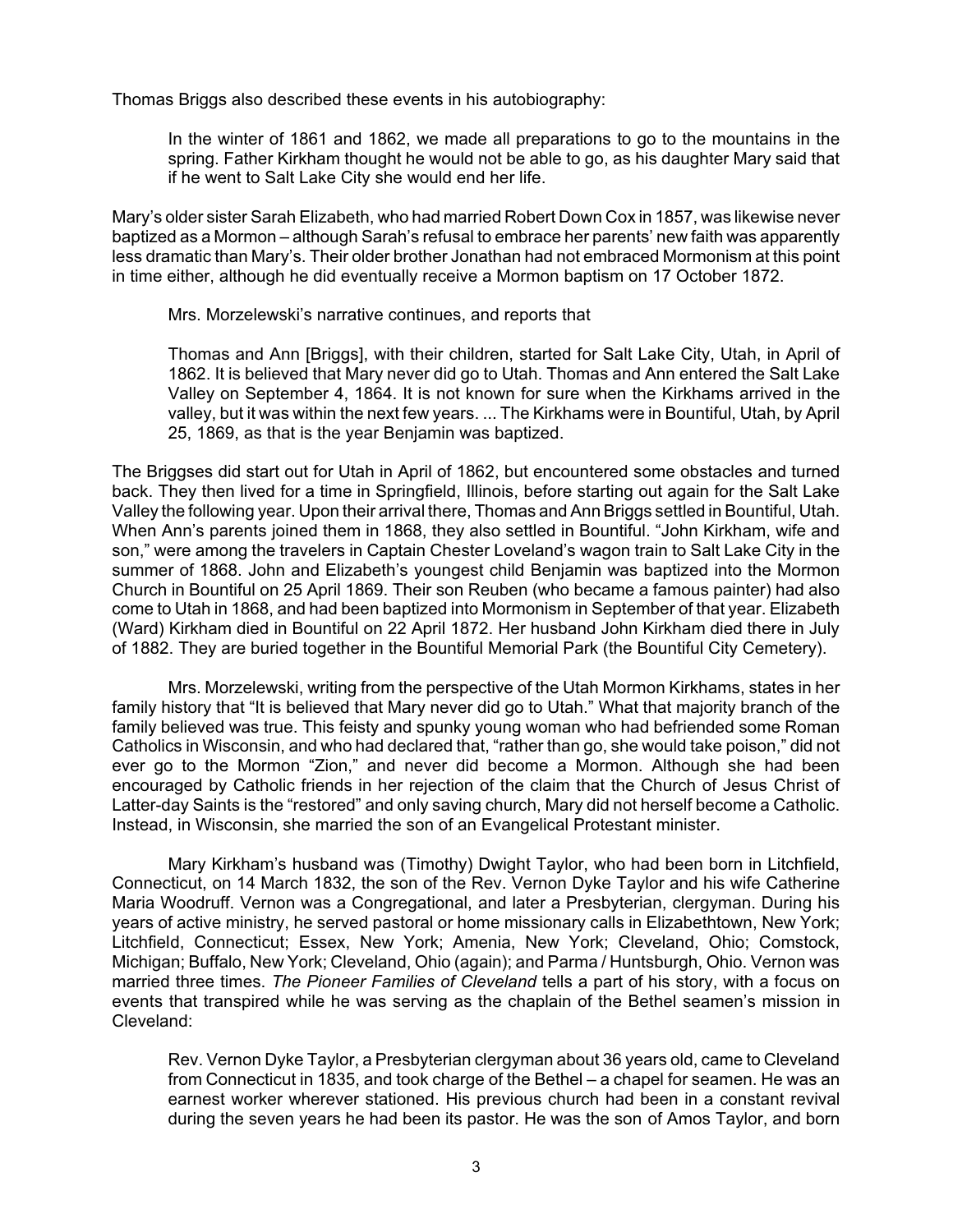in Hinesburg, Vermont. ... Rev. Mr. Taylor was married in Vermont to Miss Charlotte Hall Curtis, who died in Connecticut in 1830, leaving three children. He married, 2nd, Catherine Maria Woodruff, of a well-known Connecticut family, who accompanied her husband to Cleveland. She died two years after her arrival, aged 27 years, leaving two young children. The family of little ones attended school, and were very much taken with their teacher, a Miss Susan Judd, daughter of William and Sarah Root Judd. ... Her parents [had] removed from Northampton, Mass., to a town south of and near Cleveland. Miss Judd was a graduate of Williston Ladies' Academy of her native city, and with her family passed through Cleveland on their way to their new home. She remained here and taught in a private school. It was before the days of the public school system. The premature death of Mrs. Catherine Woodruff Taylor, leaving a household of children with no relative in the city to assist the father in caring for them, appealed to Miss Judd's tenderest sympathies, and at the urgent solicitation of Mr. Taylor she married him and became a beloved step-mother to the family, one whose memory was revered by them.

Dwight was five years old when his mother Catherine died. His full brother Edward Payson Taylor (who later served as an officer in the Union Army during the Civil War) was two years older. As the foregoing account indicates, in later years they joined their three older half siblings (Cornelius Hector, Ella Eliza, and Mary Louise) in revering the memory of their step-mother Susan – who, it would seem, had lovingly helped to raise all of them in such a way as to make few if any distinctions of affection between these five step-children and the two children (William Henry and Charlotte Elizabeth) whom she herself bore to Pastor Taylor.

In 1860, Dwight was living in Marquette, Michigan. After his marriage to Mary Kirkham, he and Mary lived for a time in Racine County, Wisconsin, and then in Warren, Illinois. They later moved to Oregon, Ogle County, Illinois, where they remained for many years. Their children were: *Catharine Elizabeth* – poignantly named, it would seem, after her two grandmothers – born in Racine County on 16 September 1864; *Nellie E.*, born in Wisconsin about 1867; *Gussie*, born in Illinois about 1869; *Edward P.*, born in Illinois about 1874; *Eli Dwight*, born in Oregon in December of 1875; *Laura Echo*, born in Illinois in January of 1878; and *Frank C.*, born in Oregon on 2 October 1882. (Timothy) Dwight Taylor died in 1900, and Mary (Kirkham) Taylor died on 11 March 1921. They are buried together in the Mount Pleasant Cemetery at Paynes Point in Ogle County.

Catharine Elizabeth Taylor, the daughter of (Timothy) Dwight Taylor and his wife Mary Kirkham, married John Clark Mattison on 20 February 1886. John Mattison had been born in Granville, Washington County, New York, on 9 April 1862, the son of Clark Kendrick Mattison and his wife Sarah Maria Northup. John and Catharine had five children: *Charles Edward*, born on 27 November 1886 (died at the age of three months); *Clark Valentine*, born on 14 February 1888; *Mary Pemelia*, born on 3 June 1890; *John Dwight*, born on 27 February 1893; and *Henry Albert*, born on 31 May 1896. Among the descendants of this family – and therefore also of Mary Kirkham, who would rather have taken poison than become a Mormon – was Mary Pemelia's grandson John Raymond Wilde, who was a Lutheran minister.

John Wilde served churches in Brewster, Massachusetts, and Sebastian, Florida. He married Diane Marie Falckenberg on 13 July 1985. When he died of cancer on 7 June 1990, he was seven days short of his 43rd birthday. His only child was a daughter Ruth Marie, who was two years old at the time of her father's death. Ruth's mother Diane married as her second husband Theodore George Gullixson – also a Lutheran minister – who adopted Ruth in 1994, and raised her as his own.

Ruth Marie Wilde Gullixson married Paul Morgan Edward Webber on 18 June 2010. Only a few months after she gave birth to their only child, John Wilde Webber, Ruth died, at the age of 24. She, too – like her (original) father – succumbed to cancer. After that, and while completing his